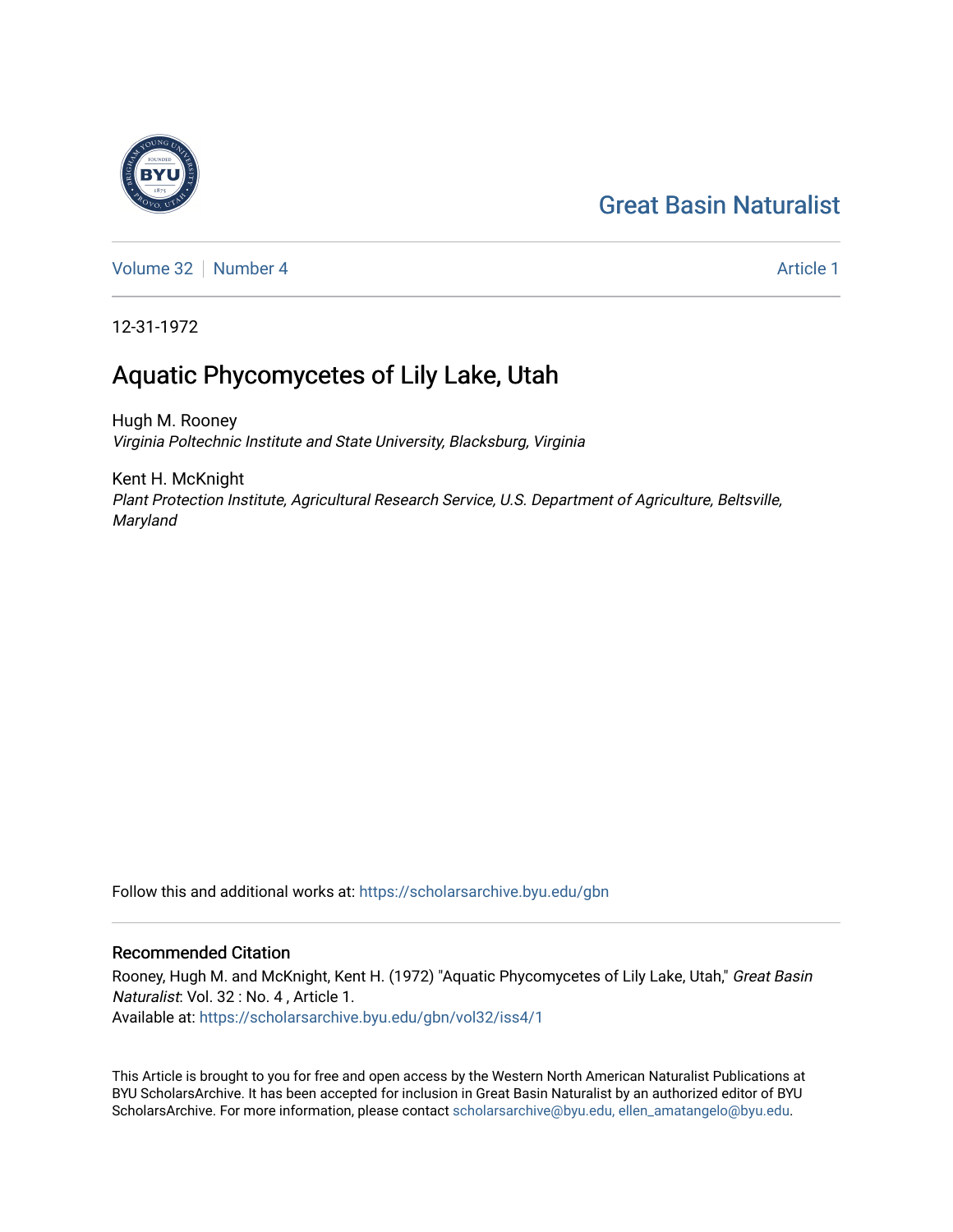### The Great Basin Naturalist

PUBLISHED AT PROVO, UTAH, BY BRIGHAM YOUNG UNIVERSITY

VOLUME 32 December 31, 1972 No. 4

#### AQUATIC PHYCOMYCETES OF LILY LAKE, UTAH^

Hugh M. Rooney<sup>2</sup> and Kent H. McKnight<sup>3</sup>

Abstract.— During the ice-free period from May to November on two successive summers water molds were collected on 14 different substrata placed in Lily Lake, a subalpine bog lake in the Uinta Mountains of Utah. Twentyfive collections yielded thirty-four species in 20 genera, 11 families, and 6 orders of aquatic Phycomycetes. Correlation of frequency presence of the species re-<br>ported with physical and chemical characteristics of the lake showed that the number of species collected increased with an increase in water temperature and a decrease in oxygen content during June to August, reaching a peak in late July. Rhipidium americanum Thaxter (100 percent frequency) and Sapromyces androgynus Thaxter (72 percent frequency) were the most common species and the species found on more different substrata than any others. Also<br>in the "very abundant" group were S*aprolegnia ferax (*Gruith.) Thurent and Achlya sp., both with 64 percent frequency.

Lily Lake, a subalpine lake in the Wasatch National Forest of the Uinta Mountain region, Utah, is located about one-half mile west of Trial Lake at an elevation of 10,000 feet (T. 3, R. 9 E., sec. 31). This lake, which is one of the acidic, cold, lentic bogs characteristic of the area, is the site of a taxonomic-distribution study of aquatic Phycomycetes. This study is a beginning to our understanding of the role of fungi in Lily Lake, and it supplies the first information on record of the water molds of this area. Fungi found on 14 different substrata are identified and correlated with pH, dissolved oxygen, and temperature of the lake.

Christensen and Harrison (1961) have described the psysiography and possible plant succession around Lily Lake. Stutz (1951) studied the hydrarch succession as well as physical and chemical properties of water and soil at Moss Lake, a similar subalpine lake in the Granddaddy Lake Basin nearby. Tanner (1931) reported on the algae of the Mirror Lake region in the Uinta Mountains.

Little is known about the fungi in subalpine lakes. However, Tiesihausen (1912) and Rutter (1937) reported on the alpine water molds of the Swiss Alps. Koob (1966) reported Rhizophidium plank-

<sup>&#</sup>x27;This paper includes a portion of a thesis presented in partial fulfillment of the requirements for a Master of Science degree, Brighain Young University.

<sup>&</sup>lt;sup>1</sup>Biology Department. Virginia Polytechnic Institute and State University, Blacksburg, Virginia.  $^\mathrm{3}$ Plant Protection Institute, Agricultural Research Service, U.S. Department of Agriculture,<br>Beltsville, Maryland 20705.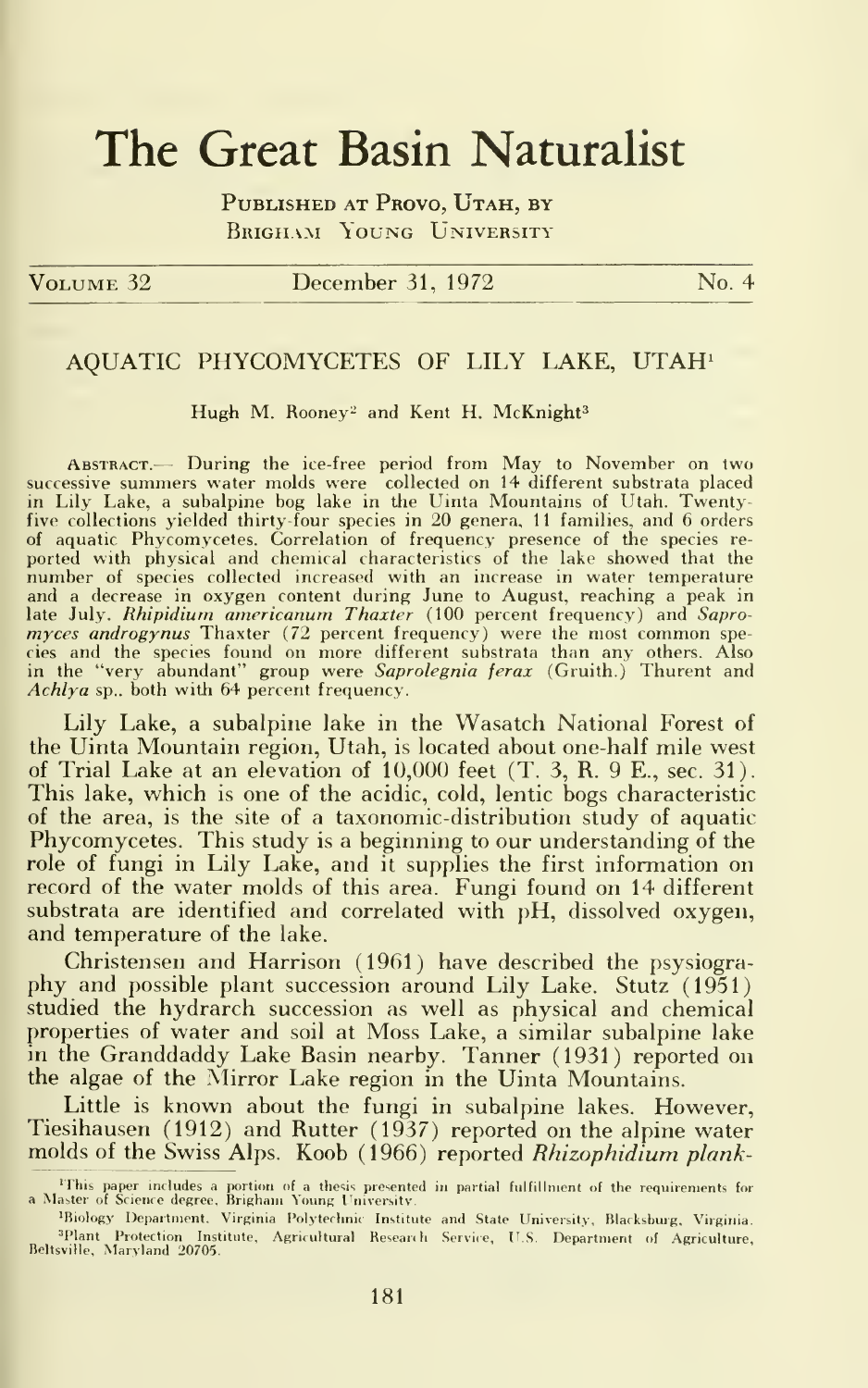tonicum Canter on Asterionella formosa Hauss. in subalpine lakes of Colorado. Studies by Chapman (1965), Coker (1923), Jewell and Brown (1929), and Willoughby (1961) report fungi in bogs, and there are a few papers showing seasonal distribution of aquatic Phycomycetes: Coker (1923), Suzuki (1960, 1961), and Willoughby (1962).

Water molds are given little consideration in general treatments of aquatic ecology (Welsh, 1945; Weston, 1941). However, representatives of these fungi have been found in all types of inland waters that have been studied for them (Crooks, 1938; Graff, 1928; Johnson, 1956; Koob, 1966; Sparrow, 1960; Suzuki, 1960a, 1961a; Suzuki and Nimura, 1960, 1961). As saprophytes and parasites on aquatic plants and animals, they are important in biological inter actions in lakes.

#### METHODS AND MATERIALS

At approximately weekly intervals during the study period, water molds were collected and environmental data of the water were recorded. Baits were placed in the lake during the ice-free period from May 1965, to November 1965, and from May 1966, to June 1966. The 14 substrata used for bait may be classified in four major groups as follows: (i) twigs (river birch, weeping white birch, poplar, hackberry, pine); (ii) fruits (apples, rose hips); (iii) chitinous and keratinous materials (human hair, snake skin, insect exuviae); and (iv) miscellaneous materials (cellophane, Ulothrix, pine pollen, pine needles). Of these, the twigs and fruits were collected in the autumn preceding their use and stored at 5 C until needed.

A wire basket containing the baits was placed 11/2 feet below the surface of the lake each week and removed four weeks later. When removed from the lake the basket was transferred to a glass jar and brought to the laboratory, where the baits were rinsed with tap water and examined for aquatic Phycomycetes. Both temporary water mounts and permanent mounts were prepared for microscopic examination of the fungi. After this initial examination the baits were cultured in large plastic dishes, using water collected that week from the lake. Such additional substrata as human hair, pine pollen, and insect exuviae were added to the cultures, which were then covered with a glass plate and cultured at 5 C. These cultures were examined three to seven days later for chytrids and other microscopic species.

For any one collection, species of Phycomycetes were listed simply as present or absent, and no attempt was made to estimate the rumiber of thalli; therefore, <sup>a</sup> record of presence may refer to <sup>a</sup> single thallus or a great number of thalli. The term *frequency*, as used in this study, refers to the number of times the species occurred in 25 collections and is expressed as a percentage. For example, Rhipidium thaxteri Minden occurred seven times in 25 collections and has a frequency of  $28\%$ .

Water temperature, pH, and dissolved oxygen were measured on each visit to the lake. The pH was measured in the field with a Beckman pH meter, Model G, except on July 29 and August 8, 1965,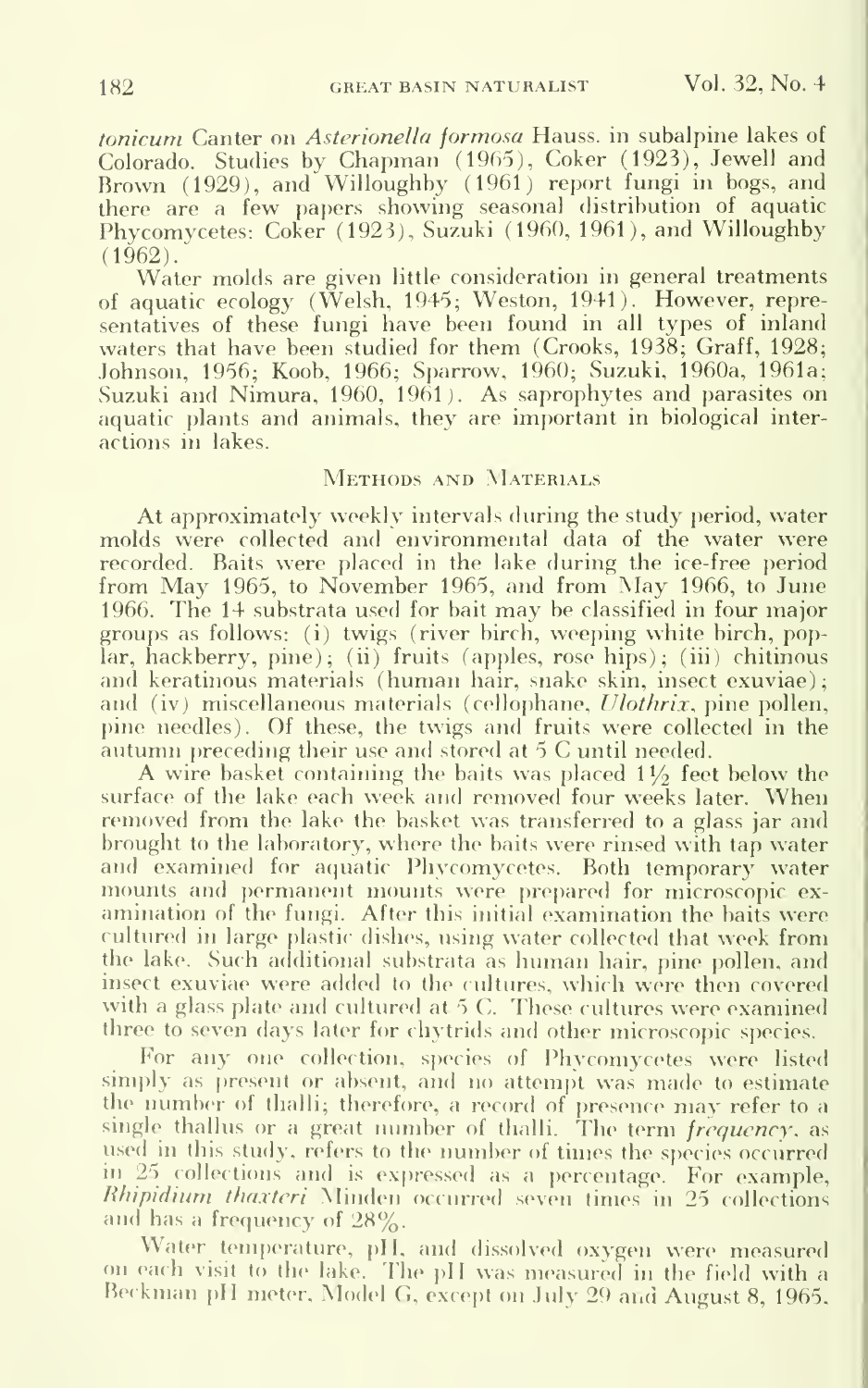when it was measured with <sup>a</sup> Beckman Model K pH meter in the laboratory. Dissolved oxygen was measured with a Yellow Spring Instrument Model 51 oxygen meter.'

#### **RESULTS**

Thirty-four species representing 20 genera, 11 families, and 6 orders of aquatic Phycomycetes were obtained from the 25 collec tions made from Lily Lake during the course of this study. On the basis of frequency, each species is placed in one of four groups as follows (Table 1): (i) very abundant (frequency  $64-100\%$ )—4 species; (ii) moderately abundant (frequency 20-36%)-10 species; (iii) occasional (frequency  $12{\cdot}20\%$ ) —5 species; and (iv) scarce (oc-<br>curred only once or twice) —15 species.

Table 2 shows the number of species in each order and the substrata on which each species occurred. Identification of the 11 species of Saprolegniales made this order the most widely represented among the orders studied. However, they were not the most abundantly occurring species on substrata of categories (i) twigs, (ii) fruits, or (iii) chitin-keratin. Seven species of Leptomitales were found on twigs, fruits, pine needles, and insect exuviae. The Chytridiales had six species occurring on keratin, chitin, cellophane, *, and pine pollen. Four species of Blastocladiales, four spe*cies of Monoblepharidales, and two species of Peronsporales were found on twigs and fruits.

The pH of the lake remained acidic throughout the study, with an average pH of <sup>6</sup> and <sup>a</sup> range of 5.4 to 6.5; dissolved oxygen content had an average of 7.2 ppm and <sup>a</sup> range of 5.5 to 9.2; and water temperature ranged from  $0\text{ }C$  to 18 C for the 1965 season (Figure 1).

#### **Discussion**

The <sup>34</sup> species found in this study indicate that many fungi can grow under the environmental conditions of this subalpine lake, and their abundance indicates that they may be important in the biological degradation of substrata in these areas.

Since a record of species presence in this report might refer to a single thallus or, in other cases, to <sup>a</sup> great many thalli, erroneous conclusions could result. However, although no counts were made showing the number of individuals present, we noticed that species for which <sup>a</sup> high frequency was recorded were generally very abundant whenever found. The species for which <sup>a</sup> low frequency was recorded were often represented by few individuals at the time of collection. These species grew very sparsely on the bait, and there was a considerable likelihood that some were overlooked. They were seen on only a few occasions in a large number of collections.

The species in the "very abundant" and "moderately abundant" groups were saprophytes and parasites on <sup>a</sup> wide range of substrata.

<sup>•</sup>Mpntion iif ii trademark name or <sup>a</sup> proprietary prodmt does not warranty of the product by the USDA and does not iniph- its approval products that may also be suitable.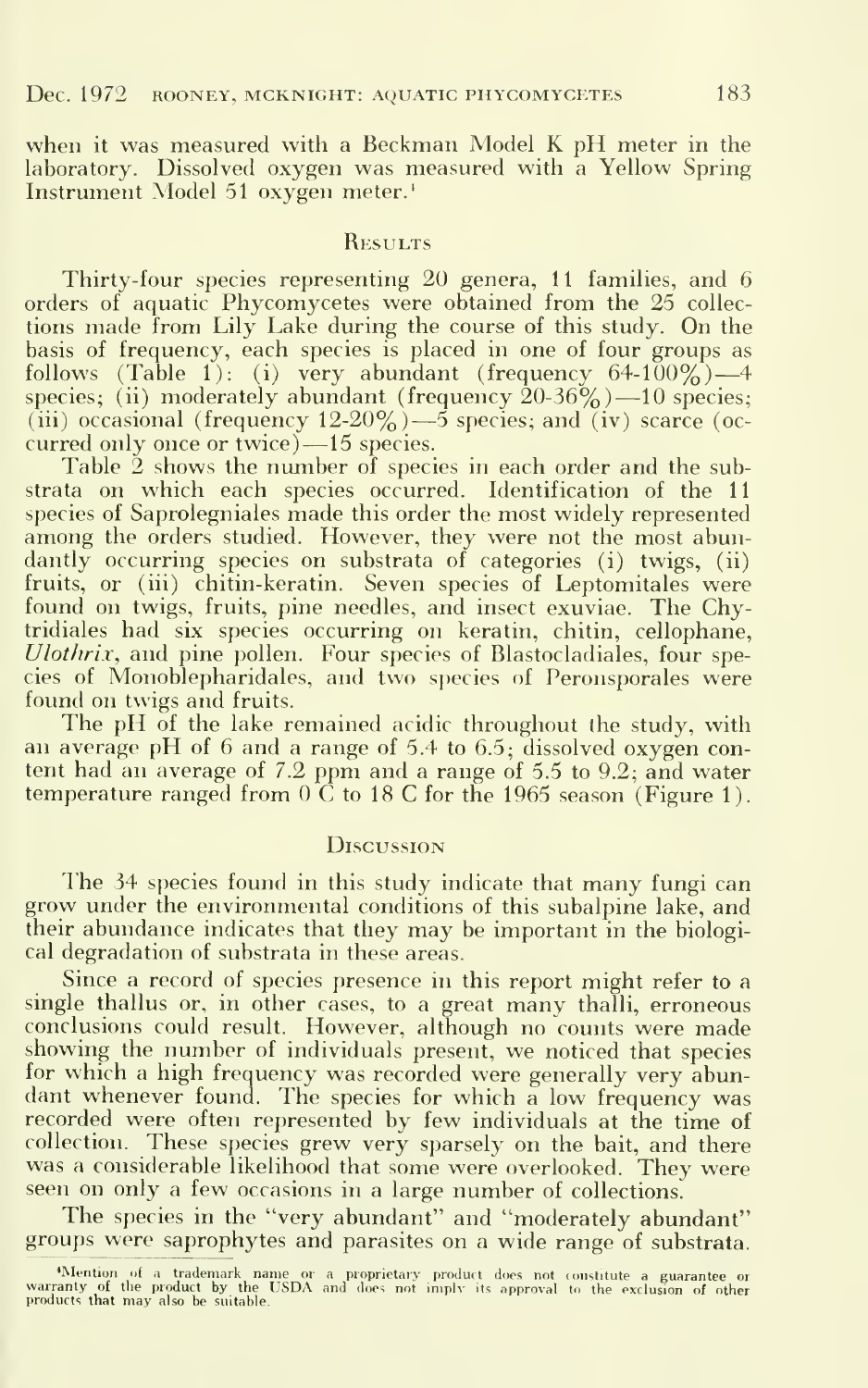| l<br>֦֦֦֦֦֦֦֖֦֧֧֦֧֦֧֦֧֧֦֧֚֚֚֚֚֬֝֬֝֬֝֝֬֝֓֬֝֝֓֬֝֓֝֬֝֓֝֓֓ |  |  |  |
|--------------------------------------------------------|--|--|--|
| and<br>$\frac{1}{2}$                                   |  |  |  |
| l<br>$\ddot{\phantom{a}}$                              |  |  |  |
| ı<br>ö                                                 |  |  |  |
| ldle<br>$\frac{1}{2}$                                  |  |  |  |
| $\overline{c}$                                         |  |  |  |
| contractor contractor<br>֕                             |  |  |  |
| m                                                      |  |  |  |
| $\overline{a}$<br>į                                    |  |  |  |
|                                                        |  |  |  |
|                                                        |  |  |  |
|                                                        |  |  |  |
| Į<br>í                                                 |  |  |  |

|                             |                    |      |         |   |                          |              |    |    |   |         | Date of Collection |   |   |   |                         |                         |   |   |                    |   |    | 1966 |                  |   |             |
|-----------------------------|--------------------|------|---------|---|--------------------------|--------------|----|----|---|---------|--------------------|---|---|---|-------------------------|-------------------------|---|---|--------------------|---|----|------|------------------|---|-------------|
| Species                     | Frequency 18 10 24 | 1965 | M. June |   | $\overline{\phantom{a}}$ | 8 15<br>July | 22 | 29 |   | $\circ$ | 13 20 27<br>August |   |   |   | 3 10 17 24<br>September |                         | ÷ |   | 8 18 22<br>October |   | 29 |      | 51219<br>M. June |   | $\tilde{c}$ |
|                             |                    |      |         |   |                          |              |    |    |   |         |                    |   |   |   |                         |                         |   |   |                    |   |    |      |                  |   |             |
| Very Abundant Species       |                    |      |         |   |                          |              |    |    |   |         |                    |   |   |   |                         |                         |   |   |                    |   |    |      | ×                | × |             |
| Rhipidium americanum        | $\otimes$          | ×    | ×       | × |                          |              |    | ×  |   |         |                    |   |   |   |                         |                         | × | × |                    |   | ×  | ×    |                  |   |             |
| Sapromyces androgynus       | $\frac{2}{64}$     |      | ×       |   |                          |              |    |    |   |         |                    |   |   |   |                         |                         |   |   |                    |   |    |      |                  |   |             |
| Achlya sp.                  |                    |      |         |   |                          |              |    |    |   |         |                    |   |   |   |                         |                         | × |   | ×                  |   | ×  |      |                  |   |             |
| Saprolegnia ferax           | 64                 |      |         |   |                          | ×            |    |    |   |         |                    |   |   |   |                         |                         |   |   |                    | × |    |      |                  |   | ×           |
| Moderately Abundant Species |                    |      |         |   |                          |              |    |    |   |         |                    |   |   |   |                         |                         |   |   |                    |   |    |      |                  |   |             |
| Rhipidium interruptum       | 36                 |      |         |   |                          | ×            | ×  |    |   |         | bó                 |   |   |   | ×                       | ×                       |   | × |                    |   |    | ×    |                  |   |             |
| Blastocladia pringsheimii   |                    |      |         | × |                          | ×            |    |    |   |         | ×                  |   |   | × |                         |                         |   | × |                    |   |    |      |                  | × |             |
| Saprolegnia delica          | Sattrades          |      |         |   |                          | ×            |    |    |   |         |                    |   |   |   |                         | ×                       |   |   |                    | × |    |      |                  |   |             |
| Gonapodya polymorpha        |                    |      |         |   | ×                        |              |    |    |   |         |                    |   |   |   |                         |                         | × |   |                    |   |    |      | ×                | × | ×           |
| Pythiopsis cymosa           |                    |      |         |   | к                        |              |    | ×  | × |         |                    | × | × |   |                         |                         |   |   | ×                  |   |    |      |                  |   |             |
| Pythium sp.                 |                    |      |         |   |                          | ×            |    |    |   |         | ×                  |   |   |   |                         |                         | × |   |                    |   |    |      | ×                |   | ×           |
| Saprolegnia hypogyna        |                    |      |         |   |                          |              | ×  |    | × | ×       |                    |   | × |   |                         | ×                       |   | × |                    |   |    |      |                  |   |             |
| Phytophthora sp.            |                    |      |         |   |                          |              | ×  | ×  |   |         |                    |   |   |   |                         | ×                       | × |   |                    |   |    |      |                  |   |             |
| Rhipidium thaxteri          |                    |      |         |   |                          | ×<br>×       |    |    |   |         |                    | × |   |   |                         | $\overline{\mathbf{x}}$ |   |   |                    |   |    |      |                  |   |             |
| Sapromyces elongatus        | $\Omega$           |      |         |   |                          |              | ×  |    | × |         |                    | × |   |   |                         | ×                       | × |   |                    |   |    |      |                  |   |             |
| Occasional Species          |                    |      |         |   |                          |              |    |    |   |         |                    |   |   |   |                         |                         |   |   |                    |   |    |      |                  |   |             |
| Blastocladia ramosa         | 16                 |      |         | × |                          |              |    |    |   |         |                    |   |   |   |                         |                         |   | × |                    |   |    |      |                  | × | ×           |
| Achlya americana            | $\overline{a}$     |      |         |   |                          |              |    |    |   | ×       |                    |   |   |   | ×                       | ×                       |   |   |                    |   |    |      |                  |   |             |
| Achlya oblongata            | $\frac{1}{2}$      |      |         |   |                          |              |    | ×  | × |         |                    | × |   |   |                         |                         |   |   |                    |   |    |      |                  |   |             |
| Chytridium acuminatum       | 12                 |      |         |   |                          |              |    |    |   |         |                    |   | к |   |                         | ×                       | × |   |                    |   |    |      |                  |   |             |
| Gonapodya prolifera         | $\overline{2}$     |      |         | × |                          | ×            |    | ×  |   |         |                    |   |   |   |                         |                         |   |   |                    |   |    |      |                  |   |             |
|                             |                    |      |         |   |                          |              |    |    |   |         |                    |   |   |   |                         |                         |   |   |                    |   |    |      |                  |   |             |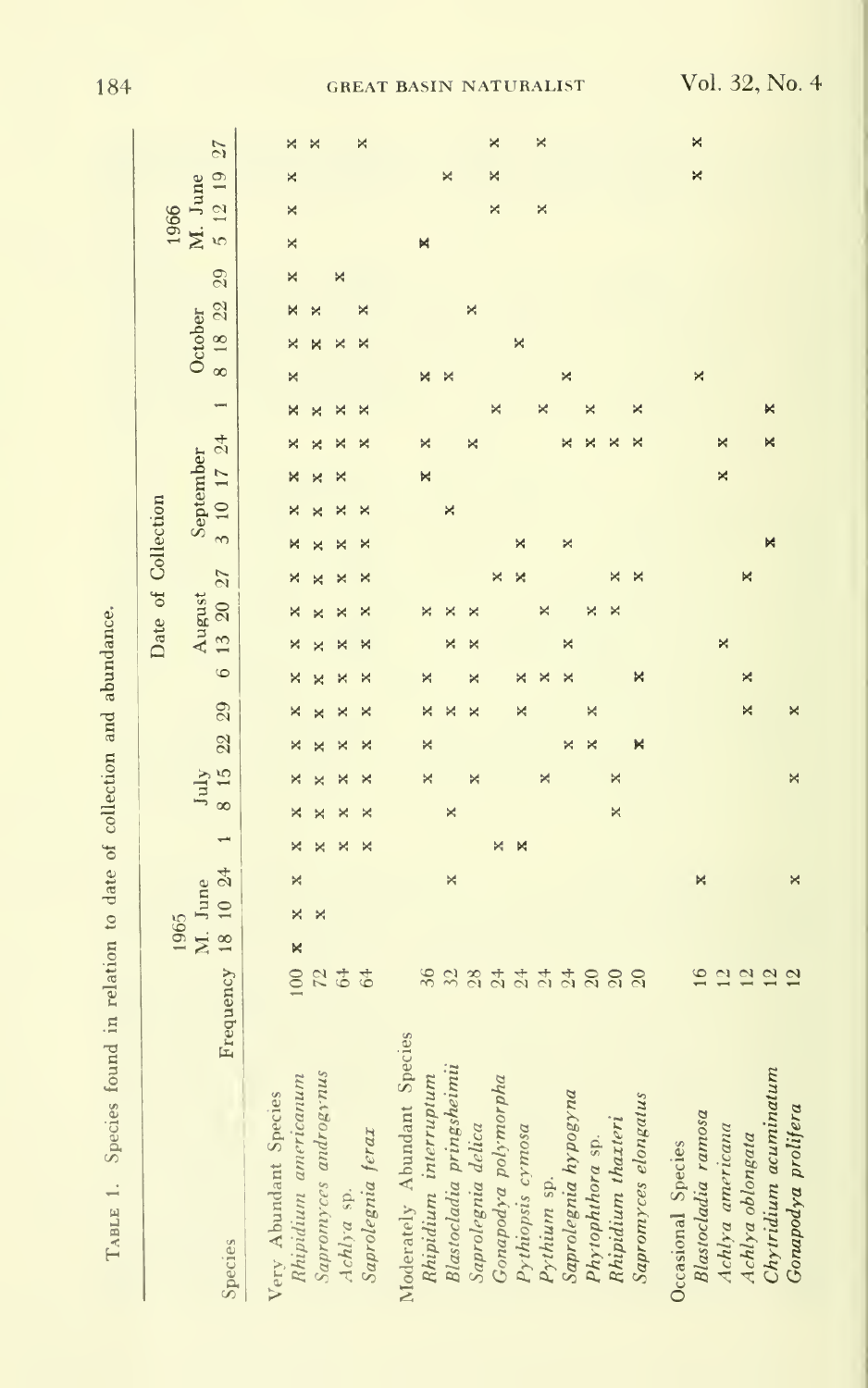

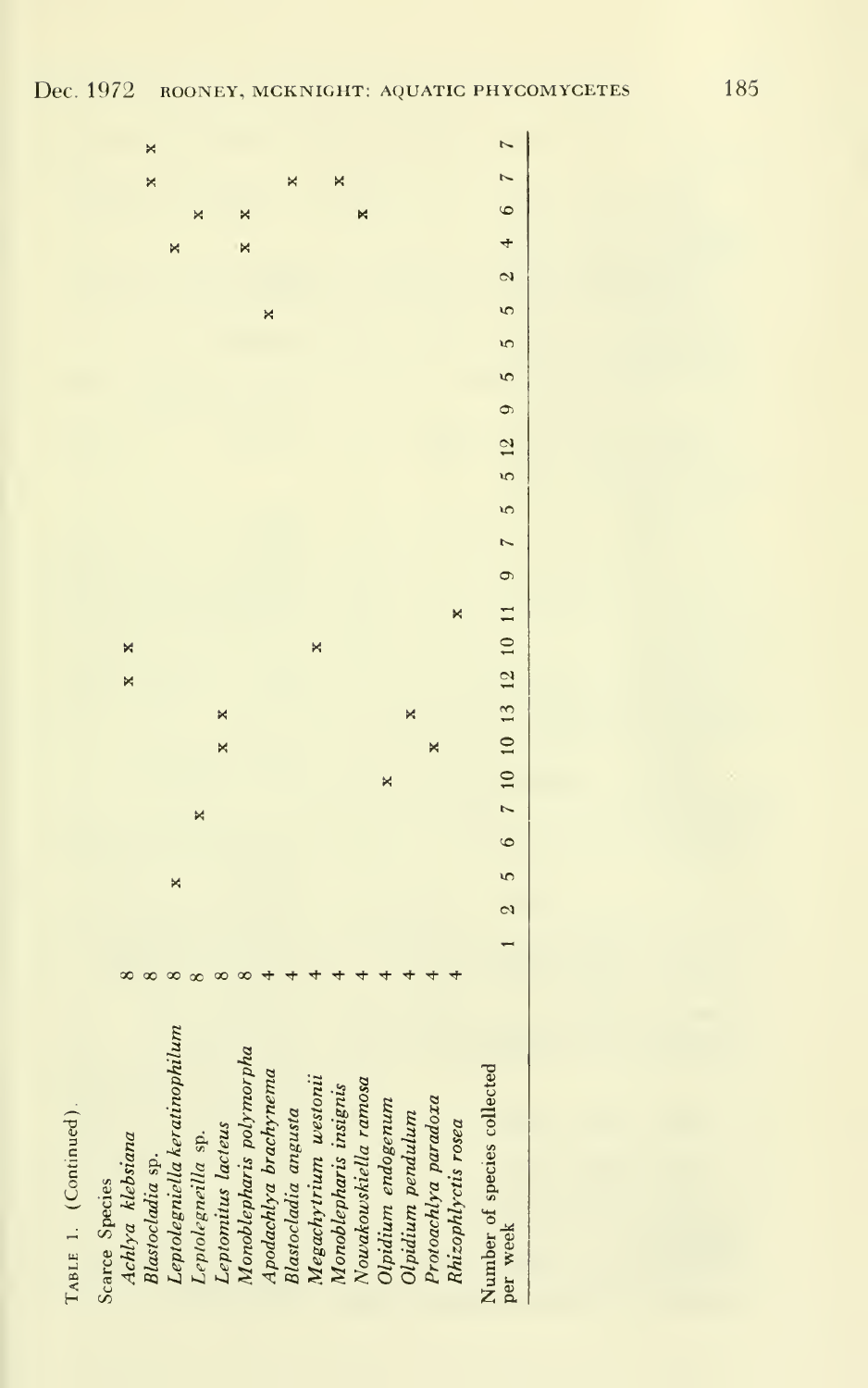| <b>Species</b>                                                                                                             | Substrata                                                                |
|----------------------------------------------------------------------------------------------------------------------------|--------------------------------------------------------------------------|
|                                                                                                                            |                                                                          |
| Chytridiales<br>Olpidiaceae<br><i>Olpidium endogenum</i> (Braun) Schroeter  insect exuviae, pine pollen<br>Rhizidiaceae    |                                                                          |
| Rhizophlyctis rosea<br>Chytridiaceae                                                                                       |                                                                          |
|                                                                                                                            | hair, pine pollen                                                        |
| Megachytriaceae<br>Nowakowskiella ramosa E. J. Butler                                                                      | cellophane                                                               |
| <b>Blastocladiales</b><br>Blastocladiaceae                                                                                 |                                                                          |
|                                                                                                                            | weeping white birch twigs,<br>apples                                     |
|                                                                                                                            | weeping white birch twigs,<br>rose hips                                  |
|                                                                                                                            | apples, rose hips, twigs of<br>river birch and poplar                    |
| Monoblepharidales                                                                                                          |                                                                          |
| Gonapodyaceae<br>Gonapodya prolifera (Cornu) Fischer  apples<br>Monoblepharidaceae<br>Monoblepharis insignis var. insignis |                                                                          |
| Thaxter<br>Monoblepharis polymorpha Corne                                                                                  | poplar twigs, apples<br>poplar twigs                                     |
| Saprolegniales<br>Saprolegniaceae                                                                                          | apples, pine needles, twigs of<br>river birch, poplar and                |
| Saprolegnia delica Coker                                                                                                   | hackberry<br>apples, rose hips, insect<br>exuviae, twigs of river birch, |
|                                                                                                                            | poplar, and hackberry<br>hackberry twigs, apples<br>hackberry            |
| Leptolegniella keratinophilum Huneycutt  river birch twigs                                                                 | of river birch, poplar, and                                              |
|                                                                                                                            | hackberry                                                                |
|                                                                                                                            | and hackberry<br>poplar                                                  |
|                                                                                                                            |                                                                          |
| Leptomitales                                                                                                               |                                                                          |
| Leptomitaceae                                                                                                              |                                                                          |
| Leptomitus lacteus (Roth) Agardh  hackberry twigs, apples,                                                                 | insect exuviae                                                           |
| Apodachlya brachynema (Hildeb.) Pringsh                                                                                    | river birch twigs                                                        |

TABLE 2.Water molds of Lily Lake and the substrata on which they occurred.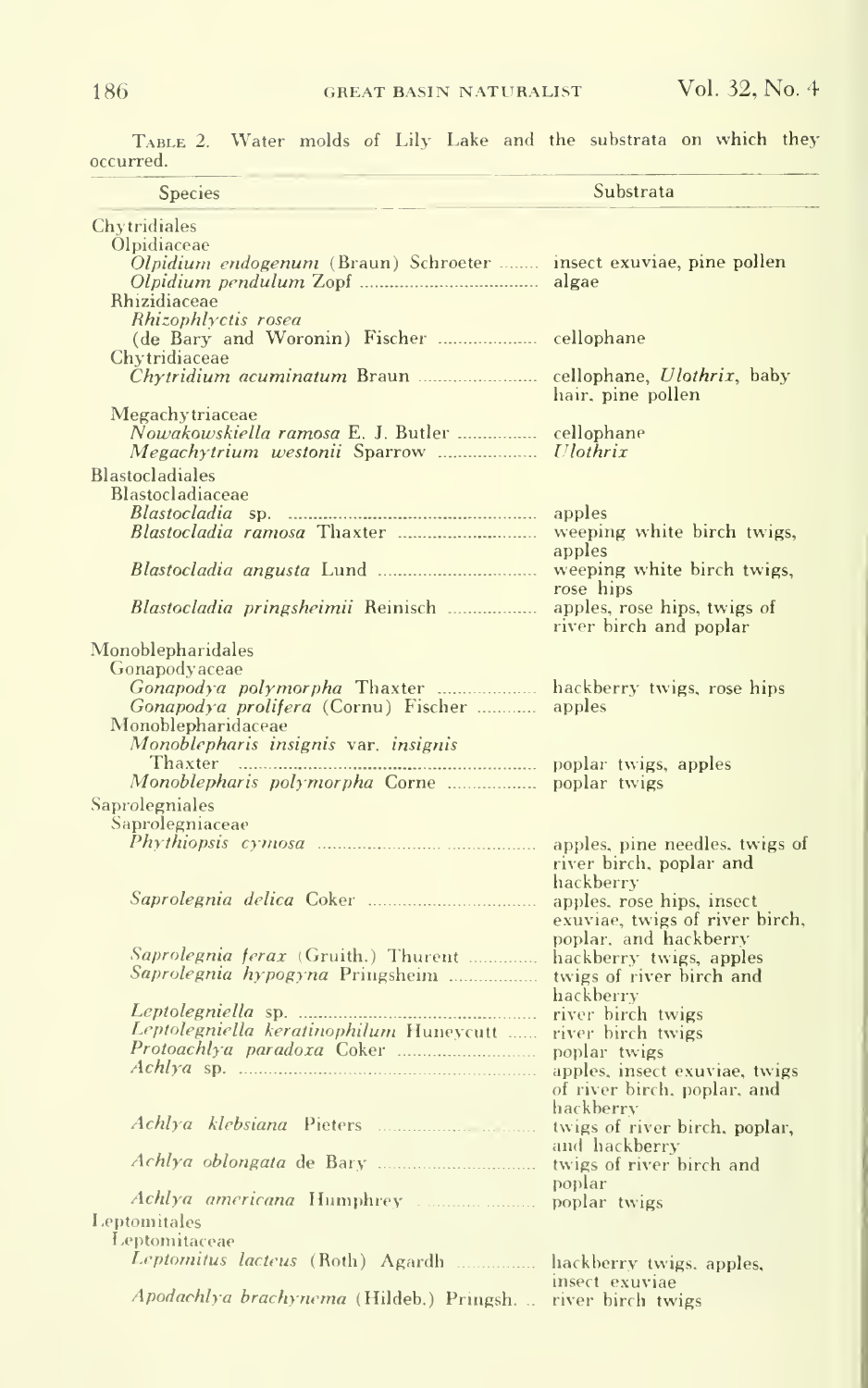#### TABLE 2. Continued

| <b>Rhipidiaceae</b>                       | apples, rose hips, pine<br>needles, twigs of river birch,<br>weeping white birch, poplar.                              |
|-------------------------------------------|------------------------------------------------------------------------------------------------------------------------|
| <i>Rhipidium interruptum</i> Cornu        | hackberry, and pine<br>poplar twigs, apples<br>pine twigs, apples, pine<br>needles                                     |
| <i>Sapromyces elongatus</i> (Cornu) Coker | apples, twigs of river birch,<br>weeping white birch, poplar,<br>hackberry, and pine<br>rose hips, pine needles, twigs |
| Peronosporales                            | of poplar and pine                                                                                                     |
| Pythiaceae                                | apples, twigs of river birch,<br>poplar, hackberry, and pine                                                           |
|                                           | apples, rose hips                                                                                                      |

By comparison, the "occasional" and "scarce" groups were usually specific saprophytes and parasites on a limited range of substrata. The greater numbers of species present during the peak periods might be a function of abundance and quality of substrata as well as physical factors of the lake. Thus, abundance of such naturally oc curring substrata as lily pads, algae, and pine pollen available in June, July, and August could account for the presence of some species which were not found in May, September, and October, when the substrata were limited or absent.

The number of species collected increased with an increase in water temperature and a decrease in oxygen content during June to August, as illustrated in Figure 1. The number of different species collected was highest in the month of July 1965, and lowest in May of 1965.

Aspects of the physical environment measured may account in part for seasonal population fluctuations, but other factors may also influence them. For example, these fungi seem to infect substrata with rough surfaces or with broken or decomposed protective outer layers. Thus Rhipidium americanum Thaxter infected pine needles only after the cuticle of the pine needle was decomposed or cracked, calling to mind Emerson's report (1951) that in 9-11 days Blastocladia infected apples that were wiped with ether but took several weeks to infect untreated apples.

The two families of Leptomitales both have representatives oc curring in Lily Lake. However, the species of Leptomitaceae found in this study were in group iv (scarce) as opposed to species of Rhipidiaceae, which were all in groups <sup>i</sup> and ii (abundantly to very abundantly occurring). Five species in the Rhipidiaceae had a higher percentage of occurrence than those of any other family reported<br>in this study (Table 1). Rhipidium americanum was the most common species, being found in every week of the study period, and Sapromyces androgynus Thaxter was the second most common.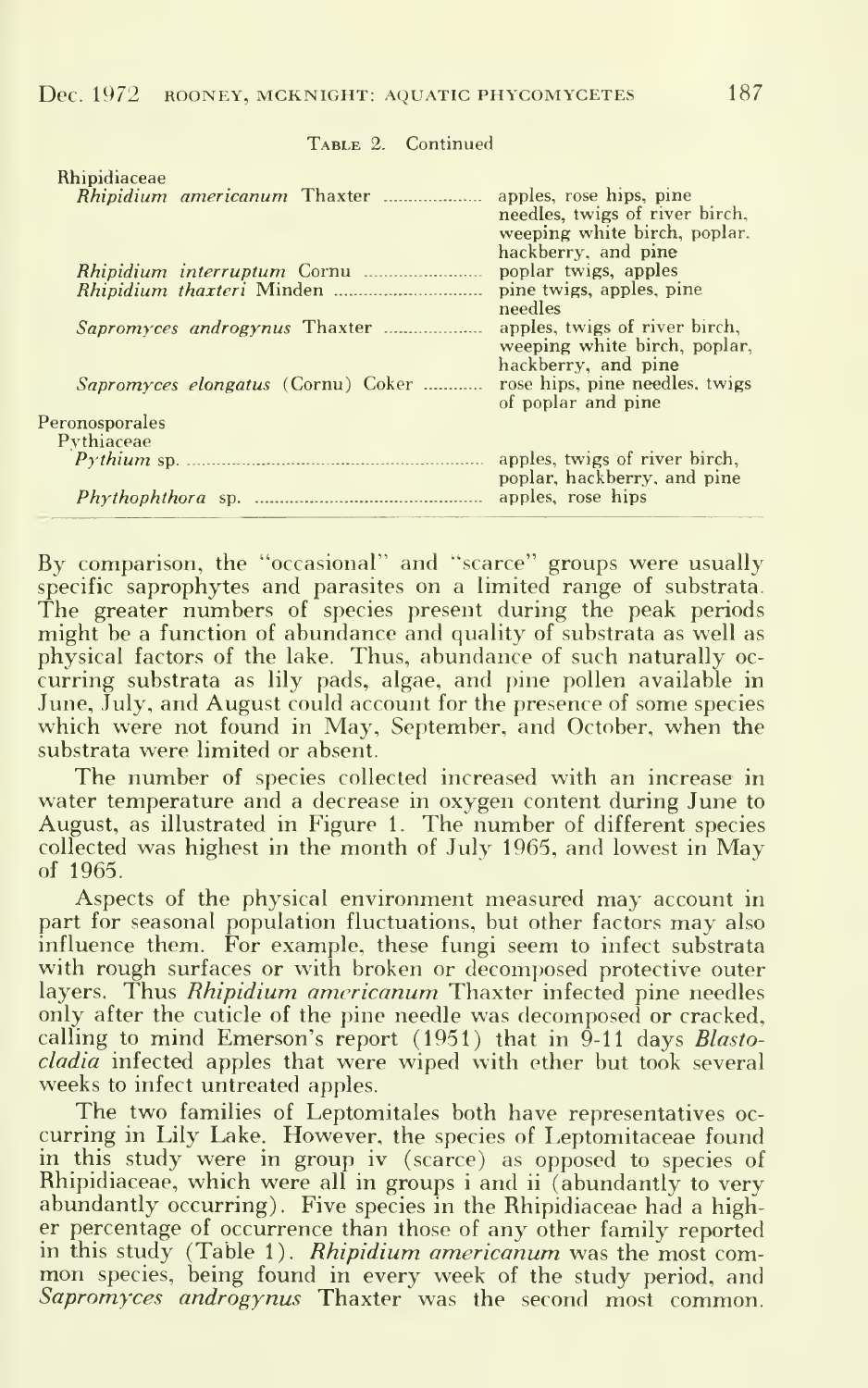

Fig. 1. Weekly comparisons of water temperature, pH, and dissolved oxygen in relation to numbers of species.

These two species were found on more different substrata than any of the others. The other two species in the "very abundant" group are Saprolegnia ferax (Gruith.) Thurent and Achlya sp., both of the Saprolegniaceae. The same two families dominate the "moderate-Ity abundant" group. There were two species of the Pythiaceae, namely, *Pythium* sp. and *Phytophthora* sp., while the Blastocladioceae is represented by Blastocladia pringsheimii Reinsch and the Gonapodyaceae is represented by Gonapodya polymorpha Thaxter. Six species of Chytridiales were collected from the lake, all in the "scarce" and "occasional" groups. However, our choice of baits and sampling techniques very likely selected against the detection of many chytrid species. Six species were found on substrata not mentioned by Sparrow (1960). These are: Megachytrium westonii Sparrow, parasitic on *Ulothrix; Rhizophlyctis rosea* (deB. and Wor.) Fischer, on cellophane and Oedogonium sp.; Chytridium acuminatum Braun, parasitic on pine pollen; Monoblepharis insignis Thaxter, saprophytic on poplar twigs and apples; and Rhipidium americanum and *Rhipidium thaxteri*, saprophytic on pine needles.

#### **ACKNOWLEDGMENTS**

We gratefully acknowledge the counsel and guidance given during the course of this study by Dr. Earl M. Christensen, Department of Botany and Range Science, Brigham Young University, and the